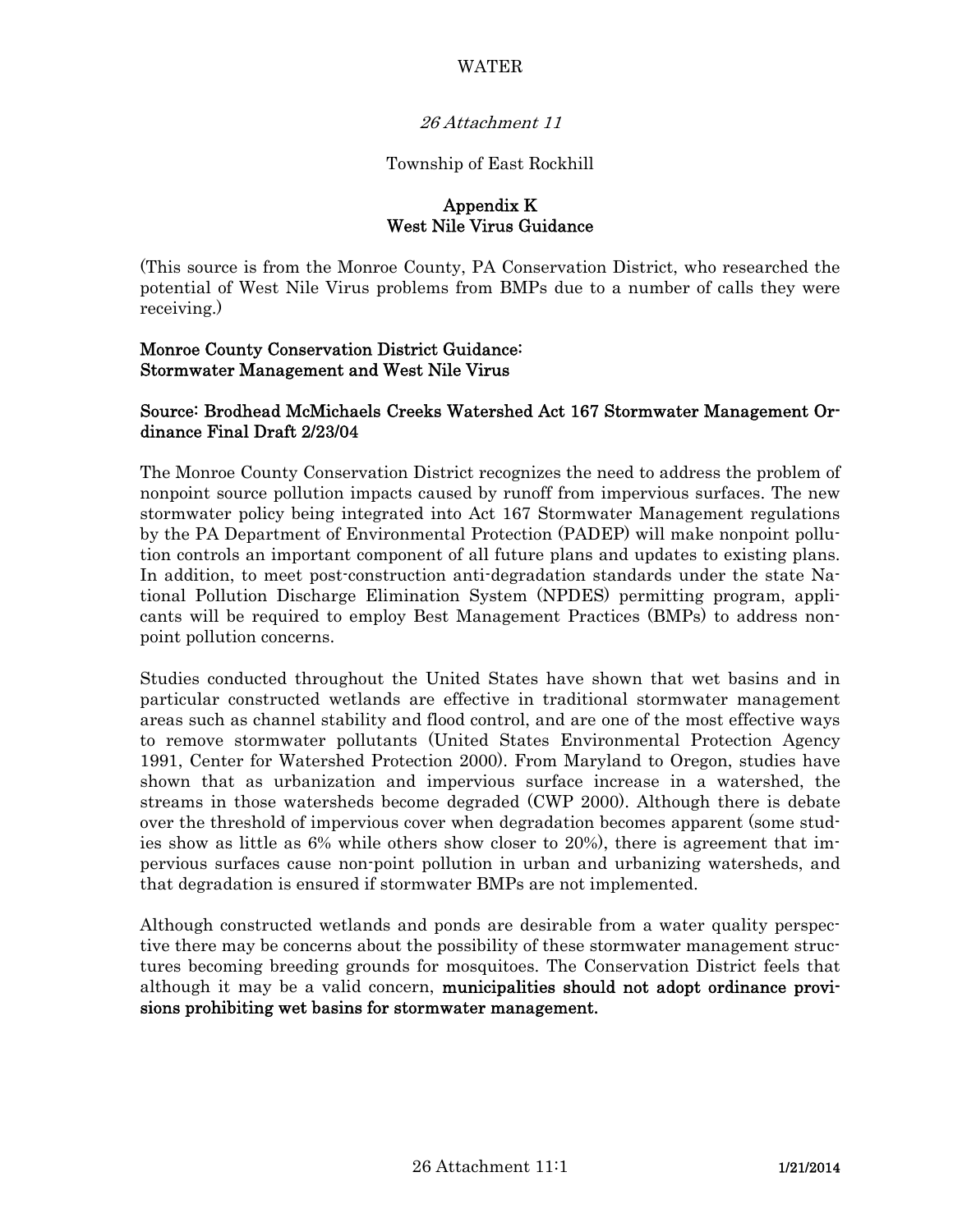# EAST ROCKHILL CODE

### Mosquitoes

The questions surrounding mosquito production in wetlands and ponds have intensified in recent years by the outbreak of the mosquito-borne West Nile Virus. As is the case with all vector-borne maladies, the life cycle of West Nile Virus is complicated, traveling from mosquito to bird, back to mosquito and then to other animals including humans. Culex pipiens was identified as the vector species in the first documented cases from New York in 1999. This species is still considered the primary transmitter of the disease across its range. Today there are some 60 species of mosquitoes that inhabit Pennsylvania. Along with C. pipiens, three other species have been identified as vectors of West Nile Virus while four more have been identified as potential vectors.

The four known vectors in NE Pennsylvania are Culex pipiens, C. restuans, C. salinarius and Ochlerotatus japonicus. All four of these species prefer, and almost exclusively use, artificial containers (old tires, rain gutters, birdbaths, etc.) as larval habitats. In the case of C. pipiens, the most notorious of the vector mosquitoes, the dirtier the water the better they like it. The important factor is that these species do not thrive in functioning wetlands where competition for resources and predation by larger aquatic and terrestrial organisms is high.

The remaining four species, Aedes vexans, Ochlerotatus Canadensis, O. triseriatus and O. trivittatus are currently considered potential vectors due to laboratory tests (except the O. trivittatus, which did have one confirmed vector pool for West Nile Virus in PA during 2002). All four of these species prefer vernal habitats and ponded woodland areas following heavy summer rains. These species may be the greatest threat of disease transmission around stormwater basins that pond water for more than four days. This can be mitigated however by establishing ecologically functioning wetlands.

### Stormwater Facilities

If a stormwater wetland or pond is constructed properly and a diverse ecological community develops, mosquitoes should not become a problem. Wet basins and wetlands constructed as stormwater management facilities, should be designed to attract a diverse wildlife community. If a wetland is planned, proper hydrologic soil conditions and the establishment of hydrophytic vegetation will promote the population of the wetland by amphibians and other mosquito predators. In natural wetlands, predatory insects and amphibians are effective at keeping mosquito populations in check during the larval stage of development while birds and bats prey on adult mosquitoes.

The design of a stormwater wetland must include the selection of hydrophytic plant species for their pollutant uptake capabilities and for not contributing to the potential for vector mosquito breeding. In particular, species of emergent vegetation with little submerged growth are preferable. By limiting the vegetation growing below the water surface, larvae lose protective cover and there is less chance of anaerobic conditions occurring in the water.

Stormwater ponds can be designed for multiple purposes. When incorporated into an open space design a pond can serve as a stormwater management facility and a commu-